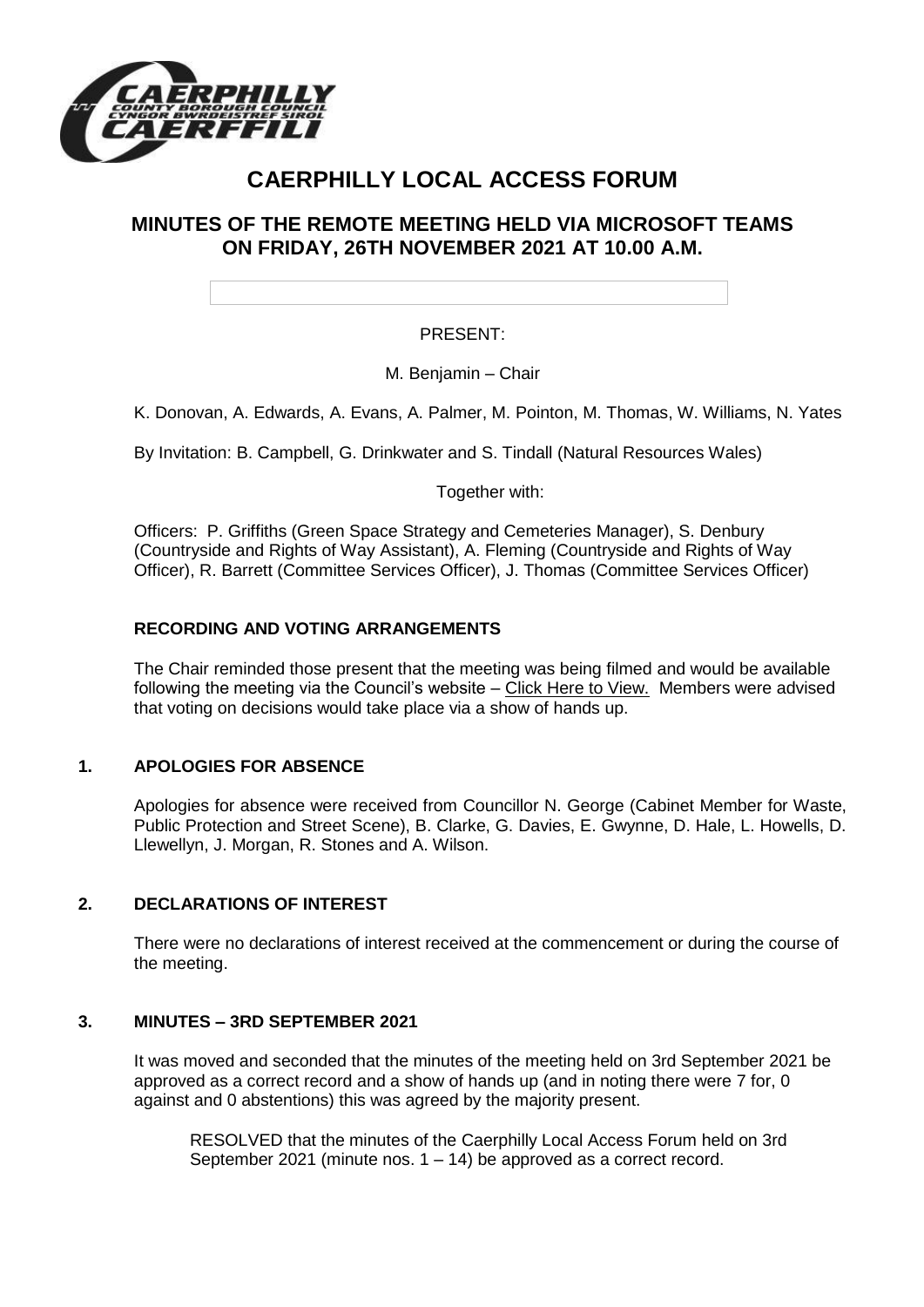## **4. MATTERS ARISING FROM THE MINUTES**

A Member referred to Minute No. 9 (Planning) and asked if there was any further information in relation to the Bedwas Tips reclamation. Mr Griffiths confirmed that this had been a general update to draw the LAF's attention to upcoming planning matters and he had nothing further to report at this time.

Mr Griffiths provided a general overview on matters arising and highlighted the items that would be addressed at today's meeting. In relation to the other points, Mr Griffiths referred to Minute No. 5 (Access Reform Briefing) and explained that the key messages and proposals were considered at the National LAF Chairs meeting on 9th November 2021. The importance of the biodiversity proposals have been noted and taken into account by the National LAF Chairs and other agencies.

In relation to Minute No. 8 (Integrated Impact Assessment in Relation to Rights of Way), Mr Griffiths confirmed that internal discussions have taken place with Officers and that a report will be brought to a future meeting to consider LAF's involvement around the consultation element of these Integrated Impact Assessments.

Mr Griffiths also referred to Minute No. 14 (Any Other Business) where a Member had requested that the Parks Department give a presentation at the next meeting relating to rights of way maintenance. Mr Griffiths confirmed that this would be arranged for the March 2022 meeting.

The Local Access Forum noted the updates provided and there were no other matters arising.

# **5. TO APPOINT A VICE CHAIR TO THE CAERPHILLY LOCAL ACCESS FORUM**

Mr Griffiths introduced the item and sought nominations for a Vice Chair to the Caerphilly Local Access Forum. It was noted that Councillor N. George (Cabinet Member for Waste, Cabinet Member for Waste, Public Protection and Street Scene) was not in attendance at the meeting but had confirmed he would be willing on the role of Vice Chair unless anyone else wished to put their name forward.

It was moved and seconded that Councillor N. George be appointed as Vice Chair of Caerphilly LAF and there were no other nominations received. By a show of Hands Up (and in noting there were 7 for, 0 against and 0 abstentions), this was agreed by the majority present.

RESOLVED that Councillor George be appointed as Vice Chair of the Caerphilly Local Access Forum.

Mr Griffiths confirmed that he would advise Councillor George of the appointment following the meeting.

# **6. NATIONAL LAF CHAIRS MEETING - 9TH NOV 2021**

Mr Griffiths provided an overview of the discussions that took place at this meeting and explained that he and the Chair had not been able to attend due to IT issues. However, first on the agenda was a presentation from Phil Roberts (Welsh Government) on the new Sustainable Farming Scheme. WG are seeking input (particularly from LAFs) around the access elements of how this project is going to be taken forward. The primary issue is that unlike England, there will be no national minimum standards applied to the Scheme in Wales,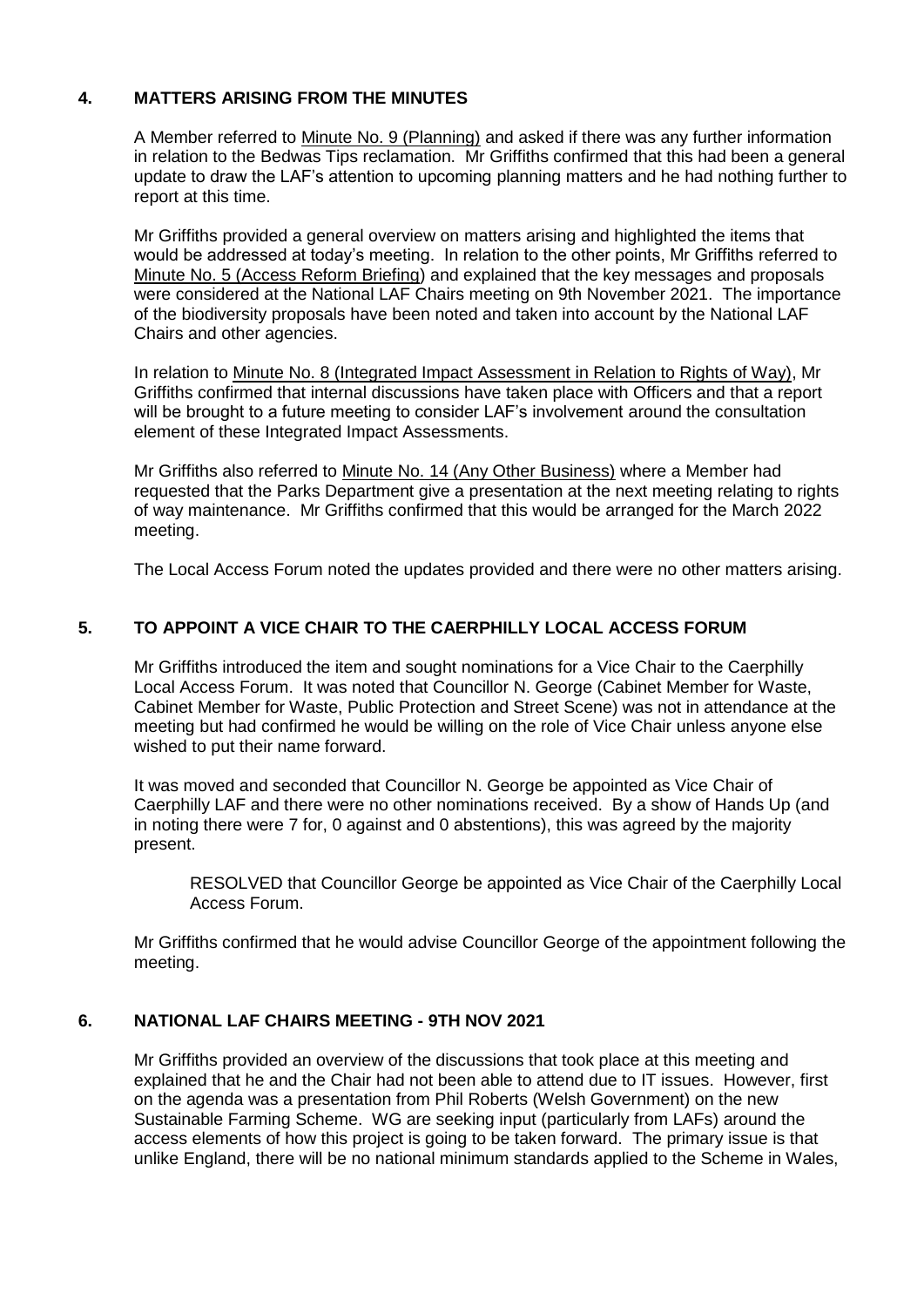which is causing concern amongst the LAFs, and so this is currently under review by WG to determine whether this particular element of legislation will be changed to allow minimum standards in Wales. This matter will be discussed in further detail at the next National LAF Chairs meeting on 1st December 2021, when WG will give a further presentation. LAF were invited to approach the Caerphilly LAF Chair with any specific issues that they wished to raise at that meeting.

The second agenda item involved a presentation from the Visitor Safety Group which looks at how Natural Resources Wales' land is managed for public benefit and public safety. It was noted that a set of guidelines are being prepared around public land safety and Mr Griffiths will forward these to the LAF once received. Some detailed analysis will be required from the LAF on this guidance with potential scope to improve the health and safety of public accessible land, but Caerphilly Council will need to examine this as it could possibly extend to the remit of other departments (such as Tourism locations) in addition to the Countryside department.

The third part of the agenda included updates from various organisations, including the British Horse Society, who raised concerns around Active Travel Plans which are currently being proposed by local authorities and which are viewed as detrimental to horse riders. The Ramblers gave a presentation on a project they are working on in respect of paths and access improvement research. Welsh Water also gave a presentation involving an update in terms of mountain bikes and an open swimming site in West Wales.

One main point that emerged from this meeting was that Natural Resources Wales and WG have confirmed that there is no 2026 cut-off in Wales for claiming rights of way. There are issues around how this is going to be applied across borders, which does not apply to Caerphilly LAF but is however part of the regional work which the Countryside Team carry out with Monmouthshire Council. WG also discussed the research they are carrying out into the effects and ongoing impact of Covid, together with the various staff appointments they have made. The Access Improvement Grants have also been announced for 2022, with £2m in the pot for Wales, and a formula and criteria will be applied to make sure each local authority gets its share. Mr Griffiths also outlined the details of two Rights of Way presentations given at the meeting from Ceredigion and Wrexham Councils

Mr Griffiths also gave an update on the Access Reform Act which is due to be discussed further at the next National LAF Chairs meeting. The findings and recommendations document in relation to the Act has recently been published, which is in the region of 170 pages and contains 15 pages of recommendations. Mr Griffiths is intending to examine the document in detail, but the key takeaway points include recommendations for horse riders and cyclists on CROW open access land, which will have implications in areas where by-laws are in place. The document also includes recommendations around coastal land becoming open access land, but which is of little relevance to Caerphilly LAF.

It was noted that the main topic of discussion around the Access Reform Act is a proposal to apply higher rights to footpaths. Three options were initially considered but have been narrowed down to two, namely (1) a blanket change across all footpaths with the ability for the local authority to exclude certain areas, or alternatively (2) no change at all but where the local authority have the ability to apply higher rights to footpaths where required. Regardless of whichever avenue Welsh Government eventually choose, this will ultimately result in an increased workload for the Countryside Team, due to appeals and requests that could be received from landowners or user groups depending on the option imposed by WG.

It was explained that the Access Reform Act is also looking at some minor changes to the future of LAFs, including their role in suitability assessments when changing the status of paths and reviewing the membership of LAFs. WG and NRW are also intending to produce some further guidance on the operation of LAFs. Mr Griffiths confirmed that the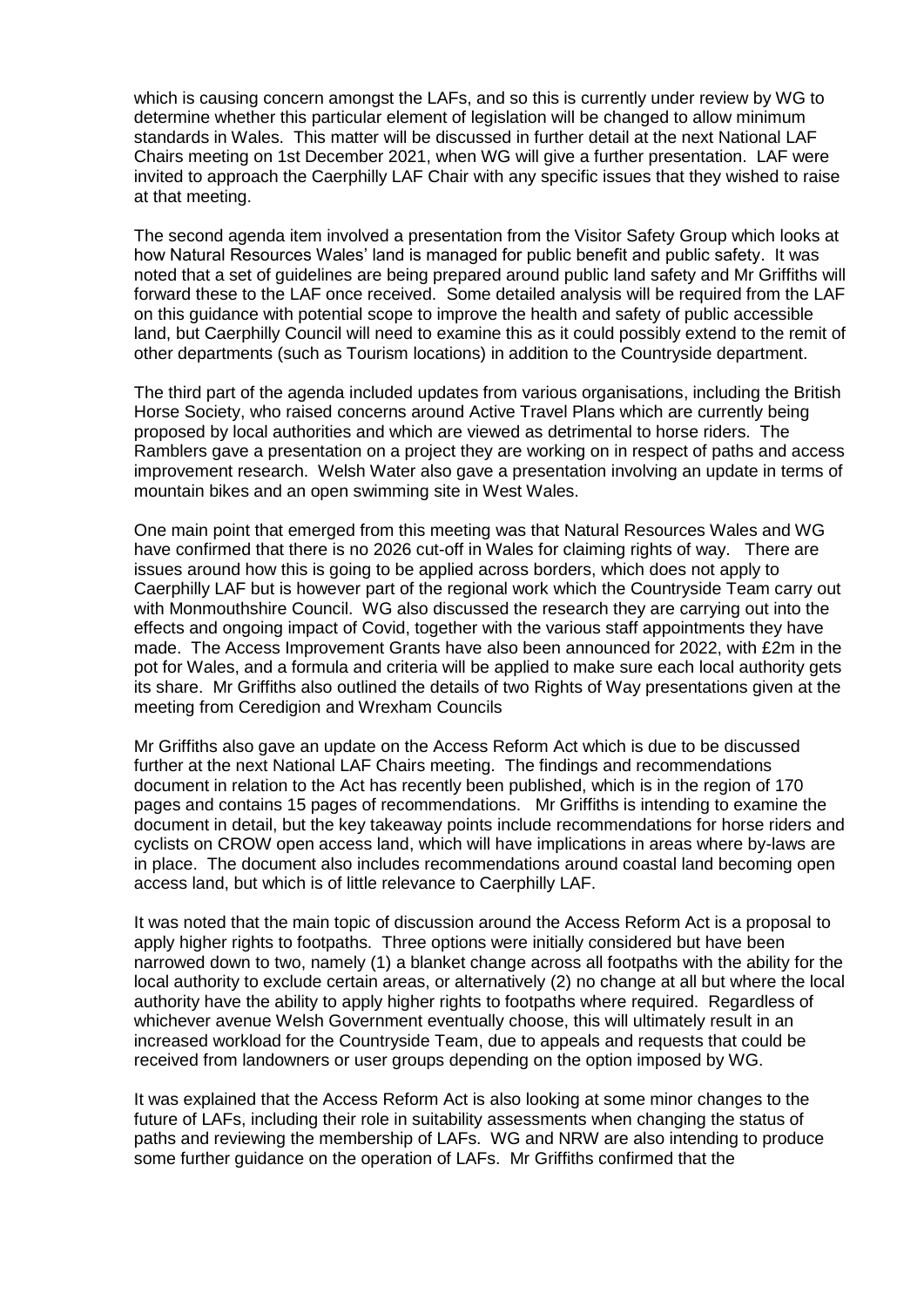aforementioned elements would be discussed in further detail at the next LAF Chairs meeting on 1st December.

Mr Griffiths was thanked for his update and a LAF Member sought clarification regarding the classification of green spaces in relation to the proposals around the Access Reform Act. Mr Griffiths explained that ROW Officers and Green Infrastructure Managers have been pushing for a relaxation of the criteria used by WG, and green spaces will effectively become categorized into three elements: (1) statutory rights of way (2) open access land as designated by the CROW Act, and (3) any green space or infrastructure which has public access rights. The Member asked if this would result in increased usage and additional types of users (such as cyclists). Mr Griffiths explained that the Act will allow the local authority to include more urban land on the definitive plan and make improvements to informal routes to accommodate other types of users.

A Member also asked if the criteria would extend to waterways and Mr Griffiths explained that he would look into this and respond to Members following the meeting, although the matter of canoeing and access to water is being looked at as part of the Access Reform Act.

Following discussion the Local Access Forum noted the contents of the update in relation to the National LAF Chairs meeting.

### **7. GENERAL RIGHTS OF WAY UPDATE**

The LAF received an update from Andy Fleming (Countryside and Rights of Way Officer) in relation to the work being undertaken by the Council's Rights of Way team. Mr Fleming confirmed that Caerphilly Council has been allocated some Access Improvement Grants funding to carry out accessibility improvements to routes and to replace older stiles and kissing gates with modern furniture to improve access for people with mobility issues, which is of particular importance given the increased usage during the pandemic.

LAF were also advised that Stefan Denbury (Countryside and Rights of Way Assistant) has compiled an electronic version of the definitive map, which is updated as and when needed. This will mean that the public can access the map and easily bring any accessibility issues to the attention of Officers by using the numbers that reflects the route number of that particular right of way. Other improvements include the removal of steps, promotional materials and improving wheelchair/pushchair access across rights of way and Officers are engaging with local users in this regard. Mr Fleming added that this pot of funding would be available until April 2022, although there is uncertainty around whether the funding will continue after this time.

A Member enquired about the costs of the replacement access furniture and if the costs were being recouped. Mr Fleming explained that he was required to submit a list of jobs and prices to Welsh Government to release the funding and that the price of raw materials had significantly increased over the last 18 months. However, he explained that these costs are being met through the WG funding at the end of the financial year and so the works are not creating any additional costs for the local authority.

Another Member asked if the grant money could be used to install new access furniture if requests are received across individual wards. Mr Fleming explained that a 'like-for-like' replacement model is currently being operated and that the landowner's permission firstly needs to be sought in order to change the type of access structure and Officers then need to go through the relevant consultation avenues and legislation in order to make the change to the definitive statement depending on the rights of way type. It was explained that the Council are aiming to put the most appropriate furniture in place for each location that they feel is most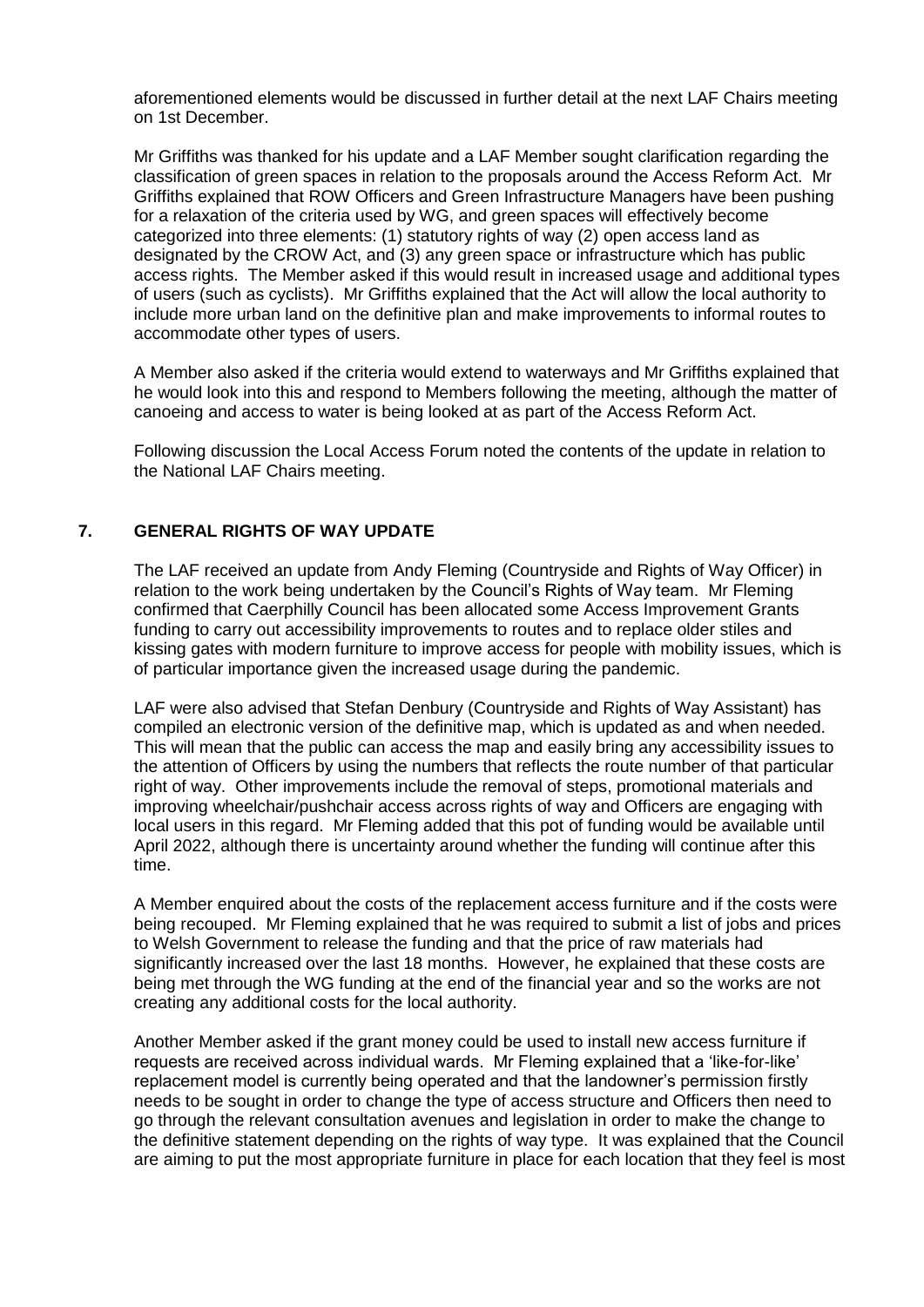fitting for users. The Member confirmed he had put a request in for new access furniture for his ward and arranged to discuss this with Mr Fleming following the meeting.

Following consideration of the item, the Local Access Forum noted the contents of the update in relation to General Rights of Way matters.

## **8. NATURAL RESOURCES WALES UPDATES**

Bob Campbell (Recreational Manager - Natural Resources Wales) introduced himself to LAF and outlined his role within Natural Resources Wales as part of the Land Management Team. He explained that one key aim of NRW is to determine what information the LAF would wish NRW to bring to their meetings going forward, and suggested that this could be discussed further at the next LAF meeting.

Mr Campbell shared a spreadsheet which outlined details of the tree felling programmes which are currently being undertaken across the Caerphilly area and beyond. Members noted the details of planned forestry works for West End South (Abercarn), Rhyd y Gwern (near Machen), Llanbradach, The Wyllie South (Pontllanfraith) and Coed Cilonydd (Pantside). Mr Campbell provided an overview of the current status of works in each area and offered to provide a further update at the next meeting. It was noted that the felling programme within the Wyllie will present particular challenges given the number of rights of way and unauthorised trails. LAF were advised that NRW are keen to follow up the tree felling programme in Wyllie with an improvement programme, which will include consultation with stakeholders to determine who is using the area and make the necessary infrastructure improvements to rights of way.

Mr Campbell also referenced the improvement works being carried out at Cwmcarn Forest, which will include items such as replacement way markers, and explained that if this programme of works is successful then it will be rolled out to the rest of the woodlands works going forward. It was also noted that NRW are intending to appoint a contractor to examine woodlands and walk through every rights of way route to identify areas that require change or improvements. It was explained that although NRW will concentrate on reinstatement works at each individual site following the tree-felling programme in order to work through these in a controlled manner, if there is a particular reason why works need to be carried out at another site, NRW will also initiate these works.

LAF were also advised that the Land Management Team are in their Winter Renewal Repair Season for Cwmcarn where staff are not disturbing wildlife and are concentrating on verge flailing, repairing gates and stiles and catching up on general maintenance arising from the summer works.

LAF thanked Mr Campbell for his update, who then handed over to his colleague Ms Geminie Drinkwater to present the proposals in relation to Agenda Item No. 9.

### **9. TO REVIEW PROPOSED MODIFICATIONS TO PROW AT CWMCARN FOREST**

Prior to presentation of this item, it was noted that representations had been received from two LAF Members in relation to the NRW proposals and that these would be outlined to Members during the course of this item.

Ms Geminie Drinkwater (Natural Resources Wales) then introduced the proposed modifications to Public Rights of Way at Cwmcarn Forest, which had been included in the agenda pack and circulated to LAF Members in advance of the meeting. It was explained that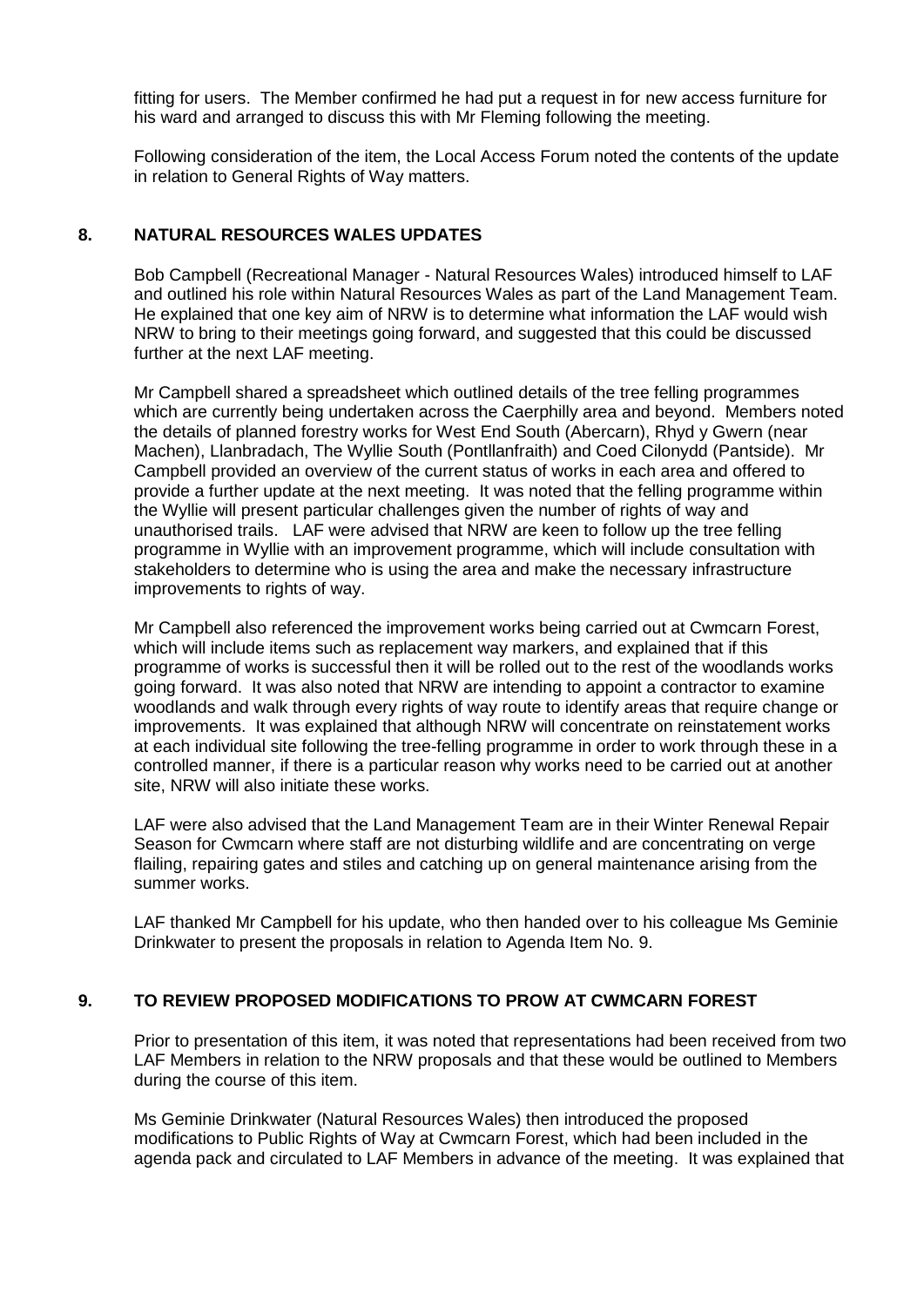the proposals form part of the second phase of redevelopment works at Cwmcarn Forest Drive following the tree-felling programme, and NRW are currently undertaking a review of what works are required to Public Rights of Way across Cwmcarn Forest Drive and the Abercarn Forest area in order to enhance visitor safety and improve the network for authorised users. NRW were therefore seeking feedback from Caerphilly LAF on the proposed modifications to Public Rights of Way so that the feasibility of these proposals can be considered, prior to applications for modifications being submitted to the local authority.

Ms Drinkwater then shared a presentation which outlined the proposals, and LAF Members discussed and commented on each proposal in turn.

# **(1). CRSK FP418/45/1 – Footpath 418**

This proposal (sited on Torfaen land) related to the footpath between the common and lake in Cwmcarn, and sought to modify the definitive map so that the map reflects the established route on the ground and provide a route that is largely away from the Forest Drive.

A Member stated that she supported this proposal but referred to aggressive use of the trails in this area by mountain bikers and a general reluctance by bikers to use separate trails, and asked if appropriate signage would be put in place. Ms Drinkwater explained that on this particular footpath, NRW will be looking to put chicanes in as a safety measure at every point where authorised MTB trails cross the footpath. They will also be carrying out earthworks to smooth out approaches and reduce steepness in order to create good sight lines for drivers and walkers.

# **(2). CRSK BR117/1 – Bridleway 117**

This proposal related to a bridleway North of Car Park 7 of Cwmcarn Forest Drive following around to Car Parks 5, 6 and 4, and sought to modify the definitive map to reflect the established route on the ground, which will include the creation of a new entrance location to achieve a shallower, safer descent from the Medart. It also proposed to remove an existing steep and narrow entrance section and remove an unauthorised trail section. Ms Drinkwater explained that it was proposed to move the bridleway entrance approximately 150m up the road to create a shallower approach and better access for equestrians, although this depends on the width and gradient that could be achieved and therefore this was a first draft of the proposal. The modifications will also remove an unauthorised section of trail to improve safety on the bridleway itself.

A LAF Member was of the view that overall the new route would be less safe for equestrians but acknowledged that this route is not heavily used by equestrians at the present time. It was noted that this proposal links in to the next proposal (FP118/1).

### **(3). CRSK FP118/1 – Footpath 118**

This proposal related to a footpath which follows the route down to Footpath 119 and sought to modify the definitive map so that the walked route is reflected on the map. It also proposed to alter the angle of the path as it joins Footpath 119 so that a shallower, safer and more userfriendly approach is achieved to and from the Forest Drive. Furthermore, the proposal sought to create a permissive path to link up Footpath 118 with the proposed new entrance of Bridleway to provide a traffic-free, pedestrian route adjacent to the Forest Drive. It was acknowledged that this proposal is currently fluid due to the interactions between the footpath and bridleway and could be improved upon to provide clearer starting and connection points for both types of users. Ms Drinkwater explained that there are complexities as the bridleway also joins the route across a narrow verge and so it is not known yet if this proposal is achievable.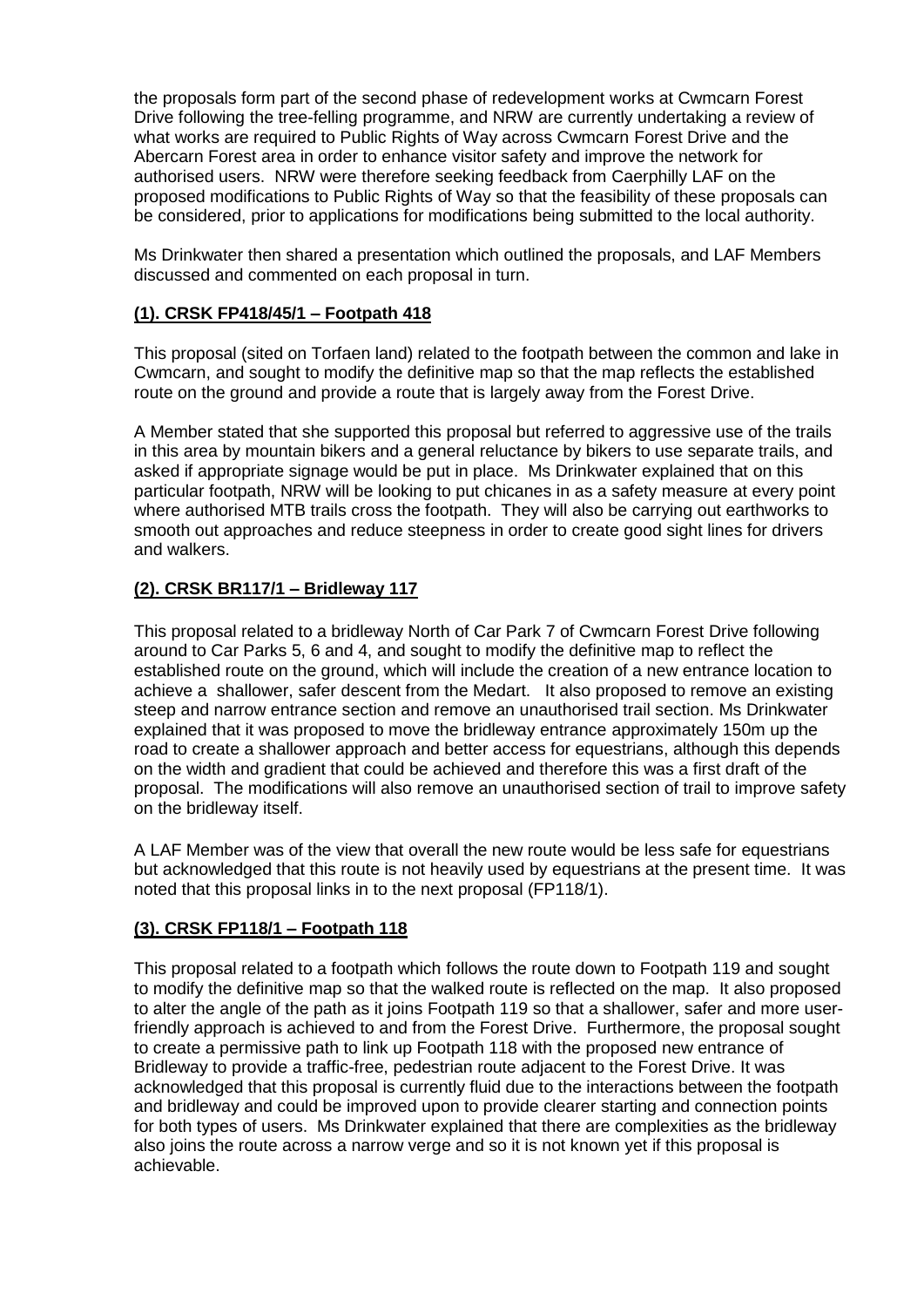A LAF Member stated that she fully endorsed the Footpath 118 diversion proposal.

Mr Campbell from NRW added that there would only be vehicle access to the Forest Drive in the main summer months and so there will be times of day and during the winter months when the bridleway will be relatively quiet. He acknowledged that although speed limits around the Drive are 15mph, bike riders can achieve speeds of 50mph downhill and so NRW are looking to see how they can address this issue.

### **(4-5). CRSK FP129/1 and CRSK FP 124/1 - Footpaths 129 and 124**

Ms Drinkwater provided some background on these proposals and explained that prior to the re-opening of the Forest Drive, in-depth engagement with the public was carried out in order to ascertain what people wanted from the Drive and the wider Forest once the Drive was reopened. One of the key messages that arose from this exercise was the need for better equestrian provision. Ms Drinkwater highlighted the popularity of the Forest Drive across various types of users and outlined the need to achieve a balancing act to accommodate these different types of users. In terms of equestrians, there is currently little provision for equestrian riders on the Cwmcarn Forest side and it was felt that this could be an opportunity to improve the equestrian route offer from Risca to Cwmcarn.

The proposals sought to divert Footpath 124 following the creation of a new bridleway, and also to upgrade Footbath 129 to a bridleway. A further bridleway would also be created by joining this up with Bridleway 117 at the top end, and would establish the designation of a route linking Green Meadow Bridge in Risca with the bottom end of Footpath 129.

Mr Denbury added that Footpath 129 on the definitive map comes to a stop at the southern point and so there appears to be a missing link between Green Meadow Bridge and the canal. The mapping indicates that this is a maintained highway, which Mr Denbury has discussed with the Highways Team, and they are of the view that some modifications will need to take place when submitting this proposal.

A LAF Member expressed her opposition to the upgrading of this footpath to bridleway status. She explained that she had contacted the BHS representative in the area who had confirmed that even though he would like greater equestrian access in the area, it was his view that responsible equestrians would not use the new bridleway due to historical problems with mountain bikers using the routes and creating unauthorised routes. The LAF Member also voiced concerns from local people and dog walkers in the area, who feel strongly that their safety is being compromised by mountain bikers given the speed at which they come down the hills onto Footpath 129 The Member acknowledged that the area had become somewhat safer since chicanes were put in and that she did not object to the unauthorised trails, but stated that she opposed this particular proposal along with the Ramblers and a number of local people and was of the view that making the footpath into a bridleway would not improve the walking offer and that the use of the path by bikers could put safety at risk.

In response, NRW Officers acknowledged the concerns of the Member and highlighted to LAF that Risca Riders have submitted an application in which is being examined by NRW to see if a formal management agreement can be established for these trails going forward. It was explained that unauthorised trail building is a global issue that has significantly increased since the pandemic and that although NRW follow an established strategy around unauthorised trail building, they do not have the capacity to eliminate these trails completely. The general strategy is that if a group is willing to take on responsibility for these trails, then there may be an advantage in working with this particular group. LAF were provided with a detailed overview of how this process is carried out, which entails detailed consideration by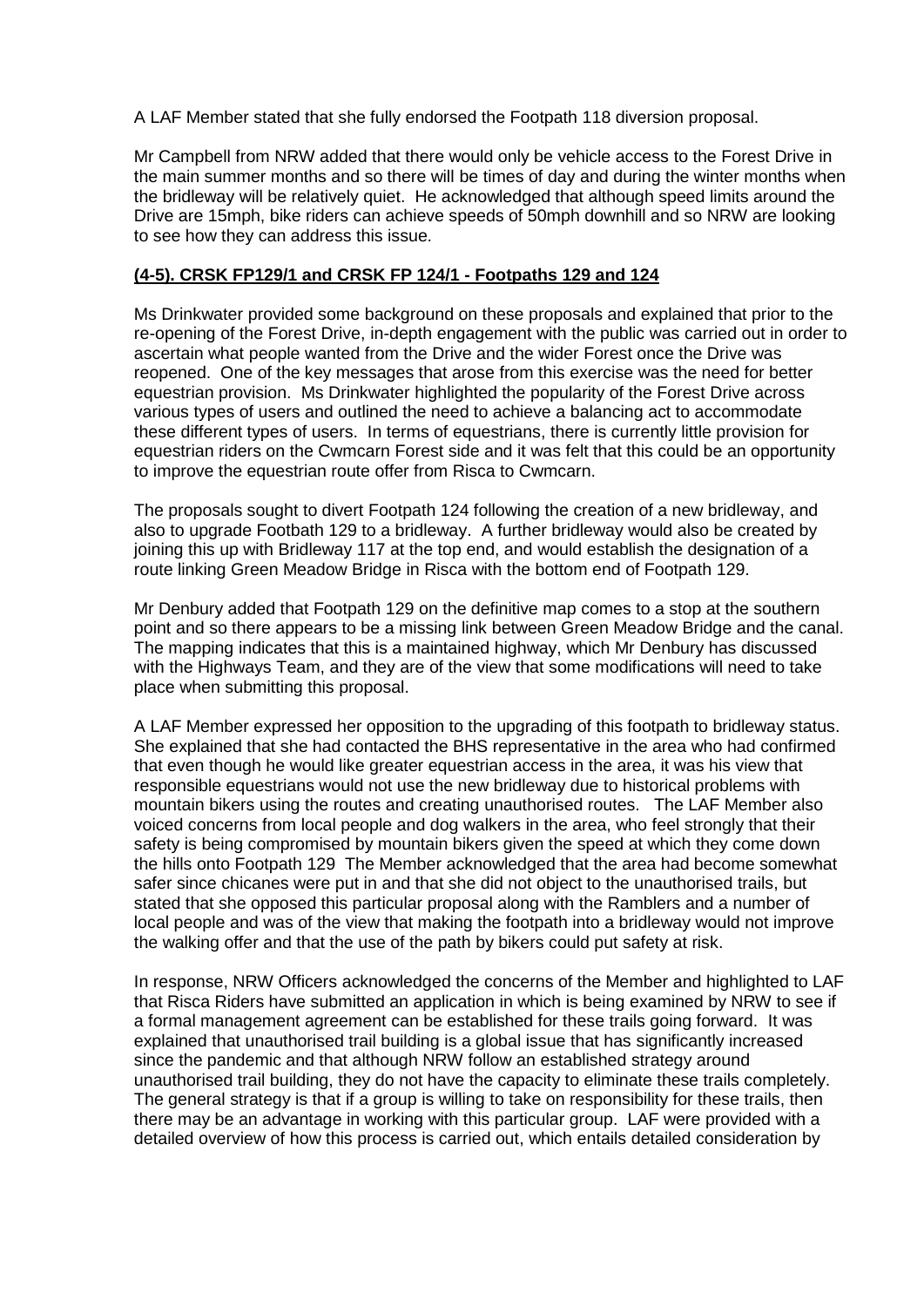NRW in consultation with other stakeholders and in conjunction with relevant Planning process.

Another LAF Member observed that there is no-one available to police inappropriate rights of way use and asked how such situations could be mitigated. Ms Drinkwater outlined the signage, social media messages and physical measures that can be put in place but emphasised that this is a continual battle and that NRW are limited in what they can do. She thanked Members for their comments on this proposal and confirmed that the views and concerns of LAF and other stakeholders would be taken on board when submitting the modification application.

## **(6). RBW 418/43/1 – Restricted Byway 418**

This proposal sought to reinstate Restricted Byway 418 (situated on Torfaen land) and bring it back into use so that the definitive route is reflected on the ground, and to modify the upper part of the byway so that it follows the established track on the ground.

A LAF Member stated that she supported this proposal.

## **(7). CRSK FP119/1 – Footpath 119**

This proposal sought a modification to alter the angle of the route at the top end of the footpath which approaches the Forest Drive and Car Park 4, which will achieve a shallower and safer approach to and from the forest road, and improve the line of sight for approaching drivers and walkers.

A LAF Member observed the benefits of this proposal in that it would also slow down cyclists on the approach.

### **(8). CRSK FP126/1 – Footpath 126**

This proposal proposed the modification of the definitive map so that Footpath 126 reflects the route which is walked on the ground. At the moment there is a stile where walkers are walking up through the field and bracken to join the path further up.

A LAF Member stated that she fully supported this proposal.

Following presentation of these proposals, Ms Drinkwater thanked Members for their views and comments and confirmed that these would be used to inform any applications that NRW make in respect of formal modification orders.

The Chair thanked Ms Drinkwater for her detailed presentation and also thanked LAF Members for their comments.

It was noted that Mr Denbury had some examples of new PROW signage to hand which NRW were looking to implement at Cwmcarn and roll out further afield, and photographs of these were shared on screen to the LAF. The LAF were shown examples of waymark signs relating to public bridleway, public footpath and restricted byways, which contained directional arrows and symbols showing who can and cannot access these paths. These signs will also contain the reference number for the path which can be used by the public when reporting an issue and it is hoped that the grid reference number can also be put on the signs for use by emergency services. The signs will also incorporate bilingual QR codes which will link to the Public Rights of Way page on the Caerphilly Council website.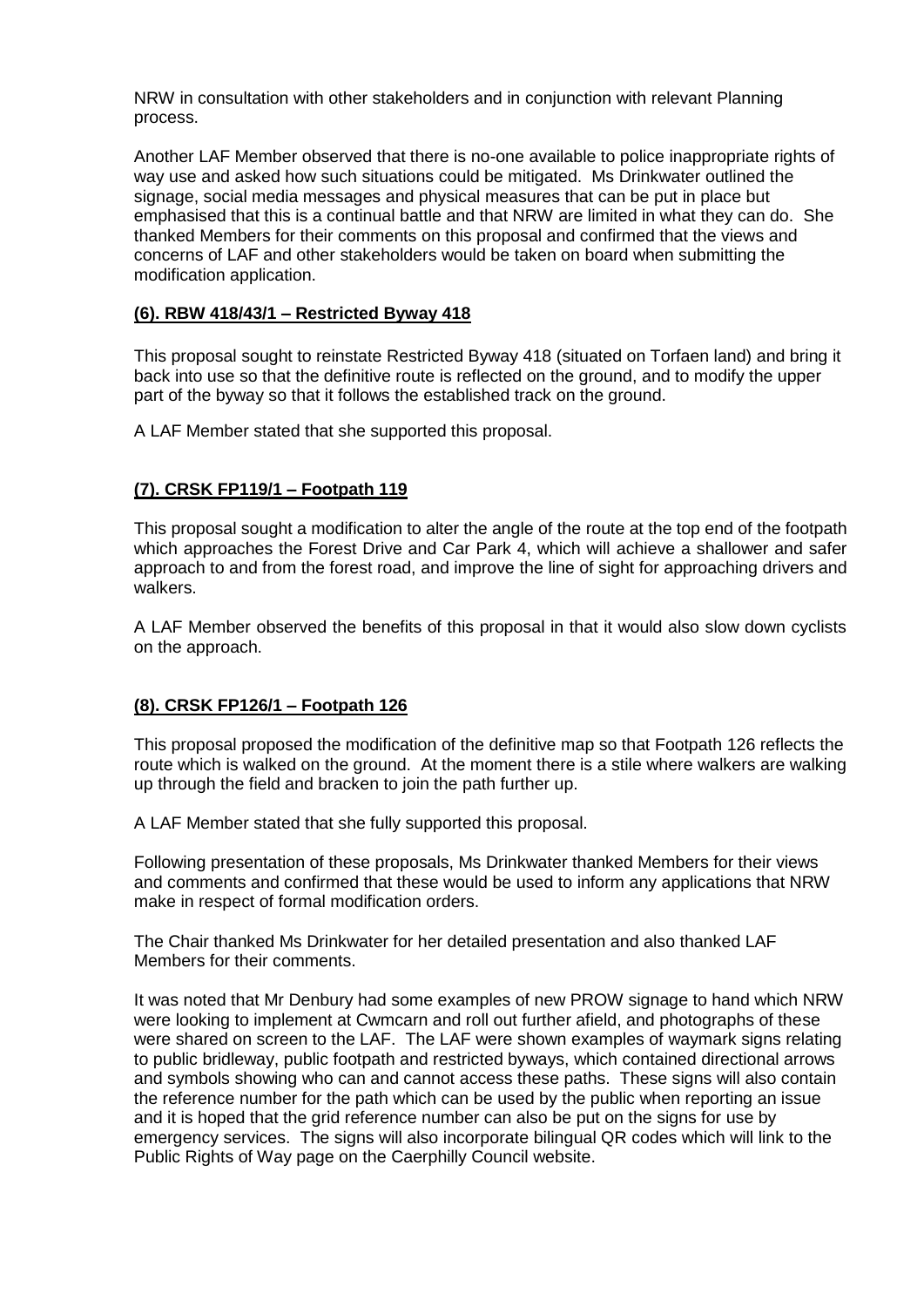A Member asked if the arrows on the signage would be directional. It was confirmed that in order to avoid confusion, there will be multiple waymark posts at T junctions which will be placed a number of meters apart and that other points will have a waymark post sited in the correct direction. Mr Denbury also responded to general queries in relation to grid references and the affixment of the signage.

In rounding off the discussion on this item, Mr Griffiths highlighted a representation from a LAF Member not in attendance at the meeting in relation to Proposal No. 4 (CRSK FP129/1 - Footpath 129). It was explained that the Member objected to the proposal to upgrade this to a bridleway and had asked that her views be relayed to the LAF. In summary, the Member felt that it was not helpful to redesignate this footpath as a bridleway on the basis of misuse and that it would lead to conflict with existing users.

Mr Griffiths also referred to the earlier presentation from Mr Bob Campbell relating to future NRW updates and it was suggested that Members could contact Mr Griffiths with items they would wish to see on future agendas, and NRW could then produce presentations around those requests or discuss requests further at the next meeting. LAF were asked to be mindful that this is separate to the work being carried out by Ms Drinkwater and should be limited to Land Management issues and those items that are in the public domain.

In closing the debate around the PROW modification proposals, Mr Griffiths explained that he had received some comments stating that the NRW proposals are "anti-horse" and he sought confirmation from NRW that it is not their intention to preclude horse riders from the Cwmcarn site. NRW Officers explained that they want to ensure fair representation of all users at Cwmcarn and increase equestrian access where they can, and improve a wider access offer available for all users. Mr Griffiths also reminded the LAF that a statutory process needs to be followed to amend any route, and assured Members that there will be further consultation on the process, with the possible exception of Restricted Byway 418 as this relates to Torfaen Council, although he would pass these views onto Torfaen Officers.

Having provided their views and comments on the PROW modification proposals, the LAF noted the contents of the presentation and the information provided by Officers.

### **10. PLANNING**

Mr Griffiths gave an update on Planning matters and advised the LAF that preparations on the 2<sup>nd</sup> Replacement Local Development Plan and call for Candidate Sites are continuing to progress. As part of the work on the Replacement LDP, the Countryside Team and Rights of Way Team are examining elements of the Candidate Sites in relation to landscape, ecology, rights of way, and natural resource management. The team are using a traffic light system to score and identify potential any rights of way implications and Officers also have the opportunity to state whether or not they would support the inclusion of each Candidate site in the final LDP. Although this work is an Officer function and not part of LAF's role, it was explained that the draft LDP will go out for consultation at a future date and LAF Members will have the opportunity to respond as individuals and groups on the proposed Candidate Sites for inclusion in the LDP and the shape of the Council's landscape over the next 15 years. Mr Griffiths also confirmed that he would schedule a presentation on the draft LDP as an agenda item for Members' information when the document is available.

There were no questions received and the Local Access Forum noted the contents of the Planning update from Mr Griffiths.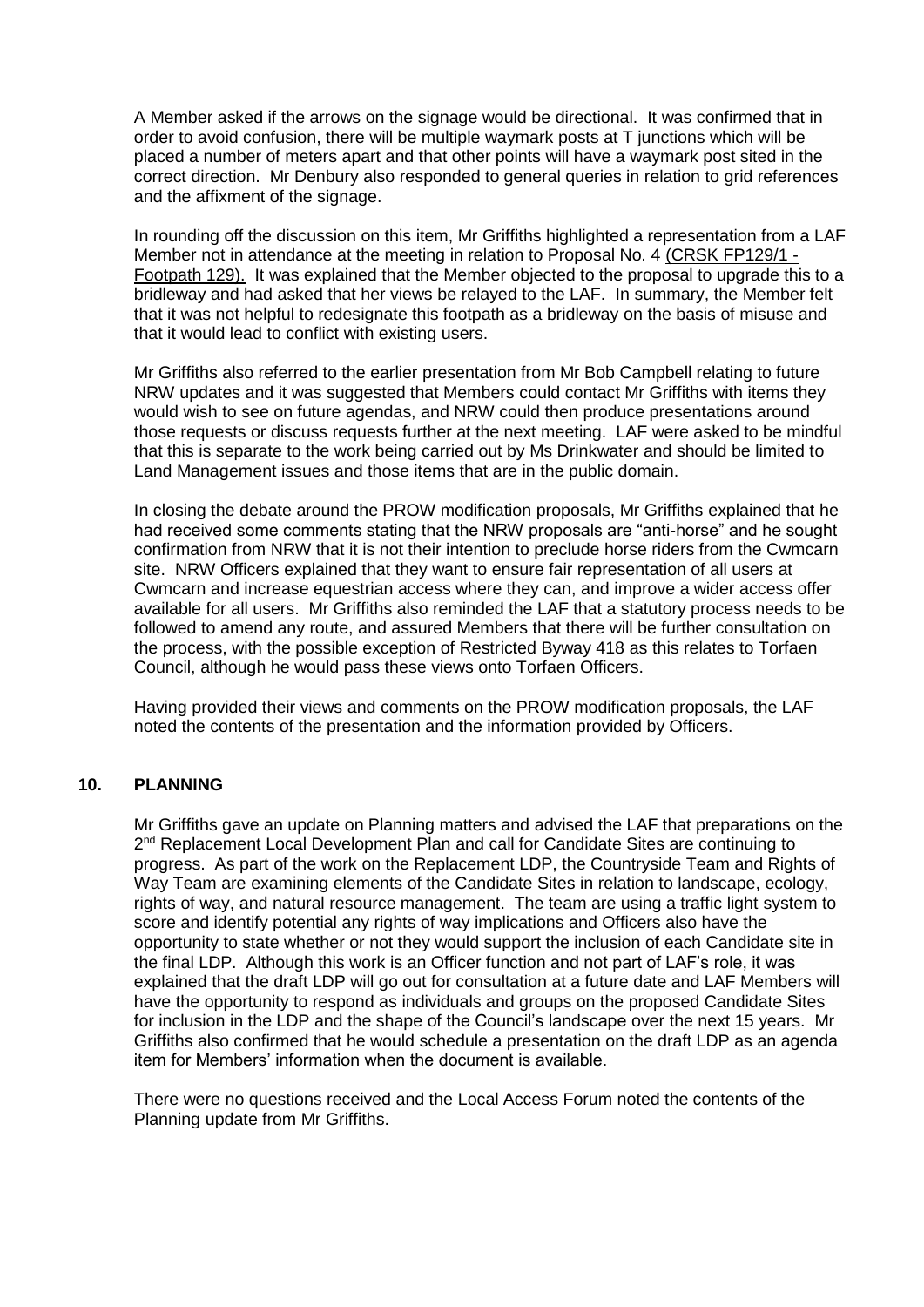### **11. TRANSPORT FOR WALES LEVEL CROSSINGS IN THE RHYMNEY VALLEY**

Mr Stefan Denbury gave an update in relation to the South Wales Metro Scheme and the electrification proposals for the Cardiff-Rhymney railway line. It was noted that there are 5 level crossing locations across the county borough which could be impacted by these proposals. These have been inspected by Officers and Transport for Wales staff, and consultants are conducting a risk assessment for each of these crossings in relation to risk/speed and frequency of these newer types of trains. A report will be presented to the LAF at a future date to outline how these risks will be mitigated and to allow the LAF to respond and offer comment on rights of way diversions where needed.

There were no questions received and the Local Access Forum noted the update from Mr Denbury.

#### **12. GRANTS/FUNDING**

Mr Griffiths explained that there was little information to report in this respect, other than the announcement from WG in relation to Access Improvement Grants funding for 2022. Caerphilly Council have not yet submitted any further grants bids for public rights of way or access improvements at this time. LAF were advised that the 4 countryside apprenticeship posts and the Countryside Ranger Co-ordinator post administered through the Gwent Green Grid partnership have now been filled, and these staff will be instrumental in Rights of Way work across the Gwent area.

There were no questions received and the Local Access Forum noted the update from Mr Griffiths.

### **13. DATES AND FORMAT OF LAF MEETINGS FOR 2022**

Mr Griffiths highlighted the meeting dates for 2022, namely Friday 4th March 2022, Friday 17th June 2022, Friday 16th September 2022 and Friday 25th November 2022.

It was noted that one LAF meeting per year normally includes a site inspection of works that have taken place and Mr Griffiths sought LAF's views on this, subject to the lifting of Covid restrictions. It was suggested that the site visit could possibly be arranged to look at the works that have been carried out by Countryside and Rights of Way Officers in recent months. Members indicated that they would be agreeable to holding this site visit in June 2022, subject to the restrictions around site visits being lifted in the meantime.

Mr Griffiths also drew LAF's attention to the format in which the meetings are held. He explained that Caerphilly Council are currently holding all their committee meetings remotely on Microsoft Teams due to the restrictions in place around the Covid-19 pandemic, and this includes LAF meetings. However, this is at odds with the separate legislation in place from Welsh Government in relation to Local Access Forums which requires those meetings to be held in person. This is currently a topic of discussion within Welsh Government as they are not initially minded to change this legislation.

Mr Griffiths explained that in order to address this issue, Welsh Government have written to the LAF secretaries asking for the views of LAFs on how they wish to hold their meetings going forward into 2022 and what each local authority can do to accommodate this. Mr Griffiths therefore sought LAF's view on whether they wished to continue with virtual meeting arrangements for the time being or whether they wished to explore a return to face-to-face meetings. Members acknowledged the fluidity of the situation given the uncertainty around